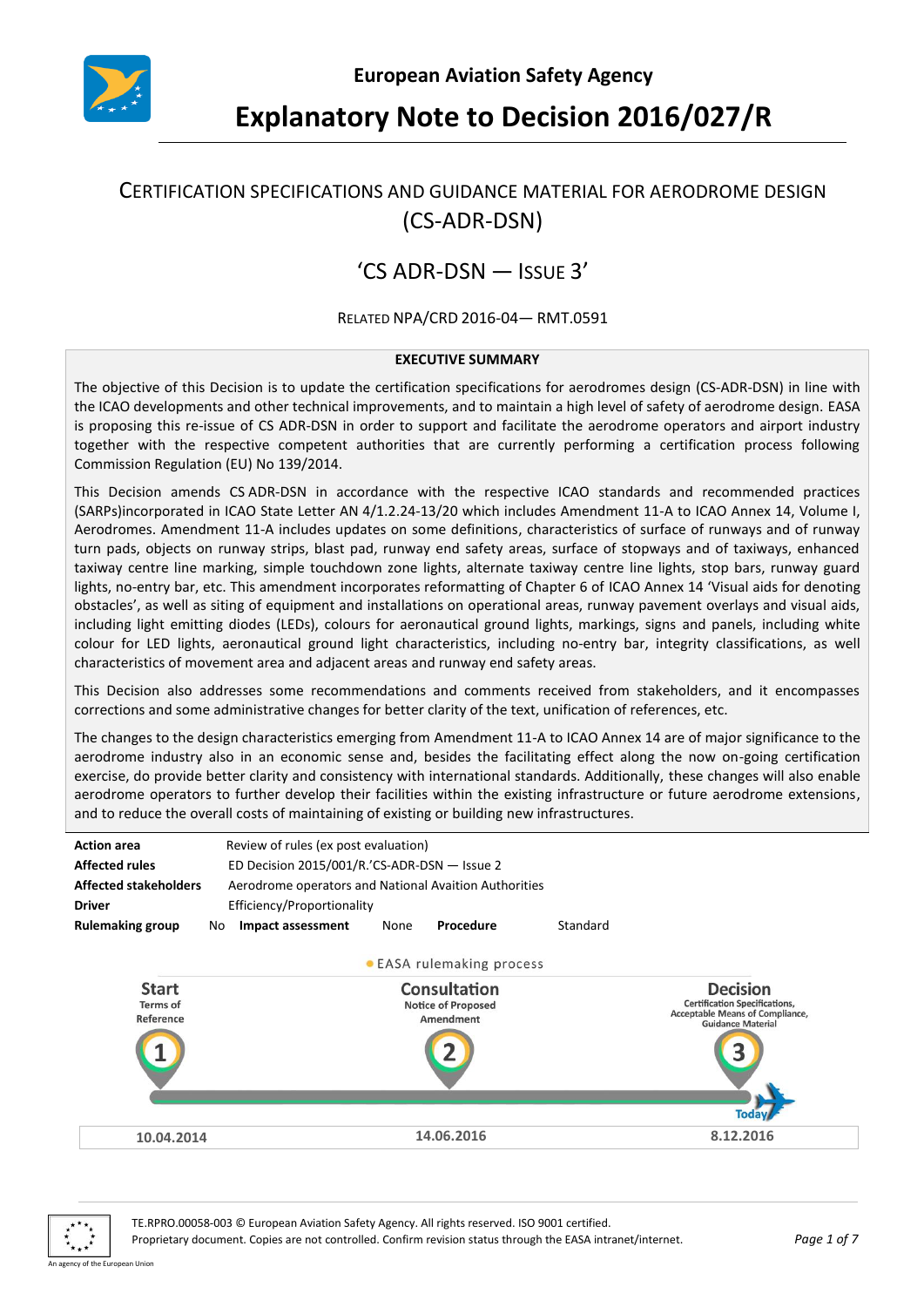## **Table of contents**

| 2.1. |  |  |
|------|--|--|
| 2.2. |  |  |
| 2.3. |  |  |
| 2.4. |  |  |
| 2.5. |  |  |
| 2.6. |  |  |
|      |  |  |
| 3.1. |  |  |
| 3.2. |  |  |
|      |  |  |
|      |  |  |

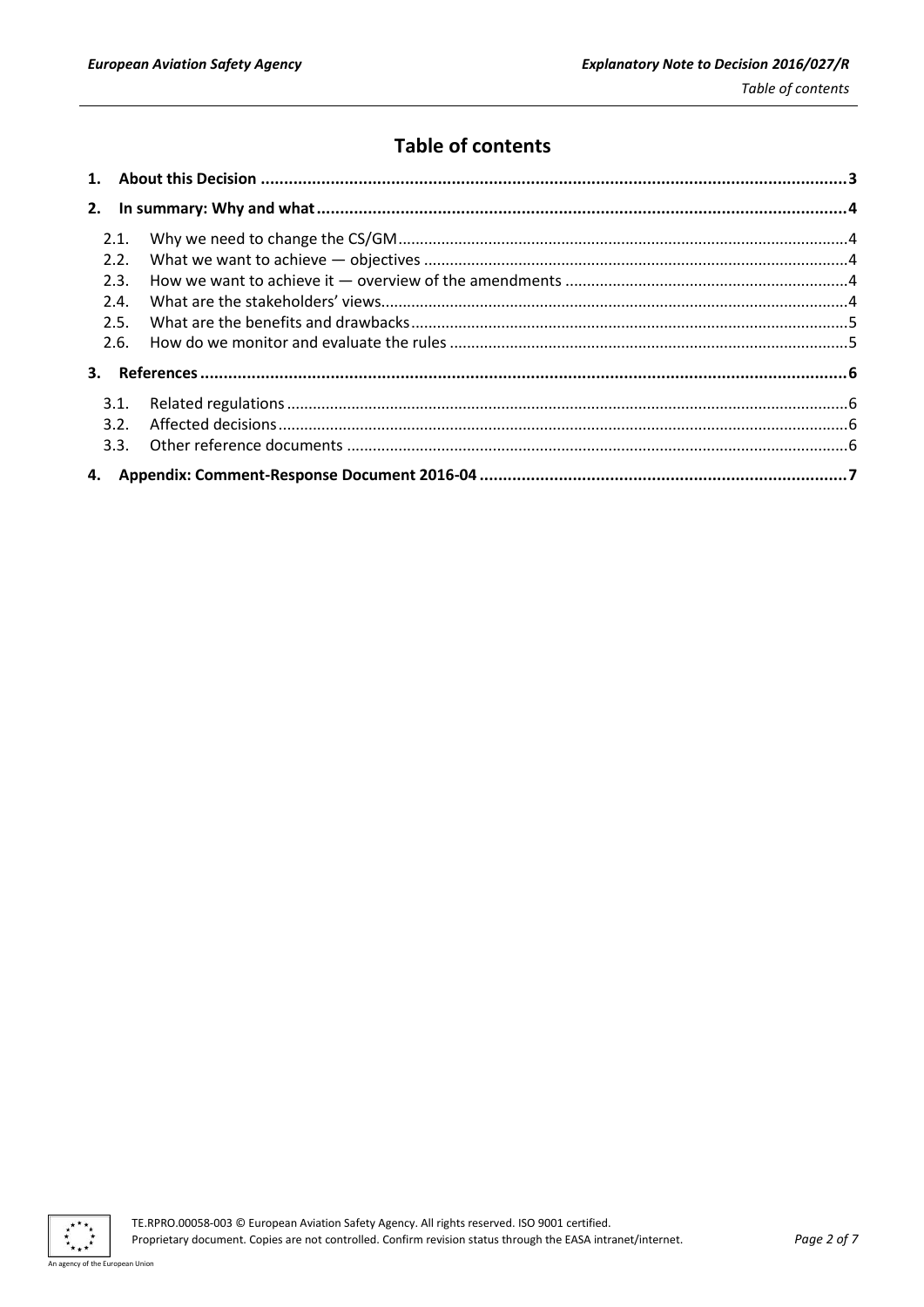## <span id="page-2-0"></span>**1. About this Decision**

The European Aviation Safety Agency (EASA) developed ED Decision 2016/027/R in line with Regulation (EC) No 216/2008<sup>1</sup> and the Rulemaking Procedure<sup>2</sup>.

This rulemaking activity is included in the EASA [5-year Rulemaking Programme](http://easa.europa.eu/rulemaking/annual-programme-and-planning.php) under RMT.0591 maintaining aerodrome rules. The scope and timescales of the task were defined in the related Terms of Reference.

The draft text of this Decision has been developed by EASA based on the consultation thematic meetings with the stakeholders. All interested parties were consulted through NPA 2016-04<sup>3</sup>. In total, 505 comments were received from all interested parties, including industry, national aviation authorities (NAAs) and individuals. EASA reviewed the comments received during the consultation process and the comments received through the focused consultations (thematic meetings) with the stakeholders concerning the proposed provisions for the runway starter extension. The final text of this Decision with the certification specifications (CSs) and guidance material (GM) has been developed by EASA. The comments received and the EASA's responses thereto are presented in Comment-Response Document (CRD) 2016-04<sup>4</sup>.

The process map on the title page summarises the major milestones of this regulatory activity.

<sup>4</sup> See[: http://www.easa.europa.eu/document-library/comment-response-documents](http://www.easa.europa.eu/document-library/comment-response-documents)



TE.RPRO.00058-003 © European Aviation Safety Agency. All rights reserved. ISO 9001 certified. Proprietary document. Copies are not controlled. Confirm revision status through the EASA intranet/internet. *Page 3 of 7*

 $\overline{a}$ 1 Regulation (EC) No 216/2008 of the European Parliament and of the Council of 20 February 2008 on common rules in the field of civil aviation and establishing a European Aviation Safety Agency, and repealing Council Directive 91/670/EEC, Regulation (EC) No 1592/2002 and Directive 2004/36/EC (OJ L 79, 19.3.2008, p. 1). (http://eur-lex.europa.eu/legal-[content/EN/TXT/?qid=](http://eur-lex.europa.eu/legal-content/EN/TXT/?qid=%201467719701894&uri=CELEX:32008R0216)  [1467719701894&uri=CELEX:32008R0216\)](http://eur-lex.europa.eu/legal-content/EN/TXT/?qid=%201467719701894&uri=CELEX:32008R0216)

<sup>2</sup> EASA is bound to follow a structured rulemaking process as required by Article 52(1) of Regulation (EC) No 216/2008. Such a process has been adopted by the EASA Management Board (MB) and is referred to as the 'Rulemaking Procedure'. See MB Decision No 18-2015 of 15 December 2015 replacing Decision 01/2012 concerning the procedure to be applied by EASA for the issuing of opinions, certification specifications and guidance material. [\(http://www.easa.europa.eu/the-agency/management](http://www.easa.europa.eu/the-agency/management-board/decisions/easa-mb-decision-18-2015-rulemaking-procedure)[board/decisions/easa-mb-decision-18-2015-rulemaking-procedure\)](http://www.easa.europa.eu/the-agency/management-board/decisions/easa-mb-decision-18-2015-rulemaking-procedure)

<sup>3</sup> In accordance with Article 52 of Regulation (EC) No 216/2008 and 6(3) and 7) of the Rulemaking Procedure.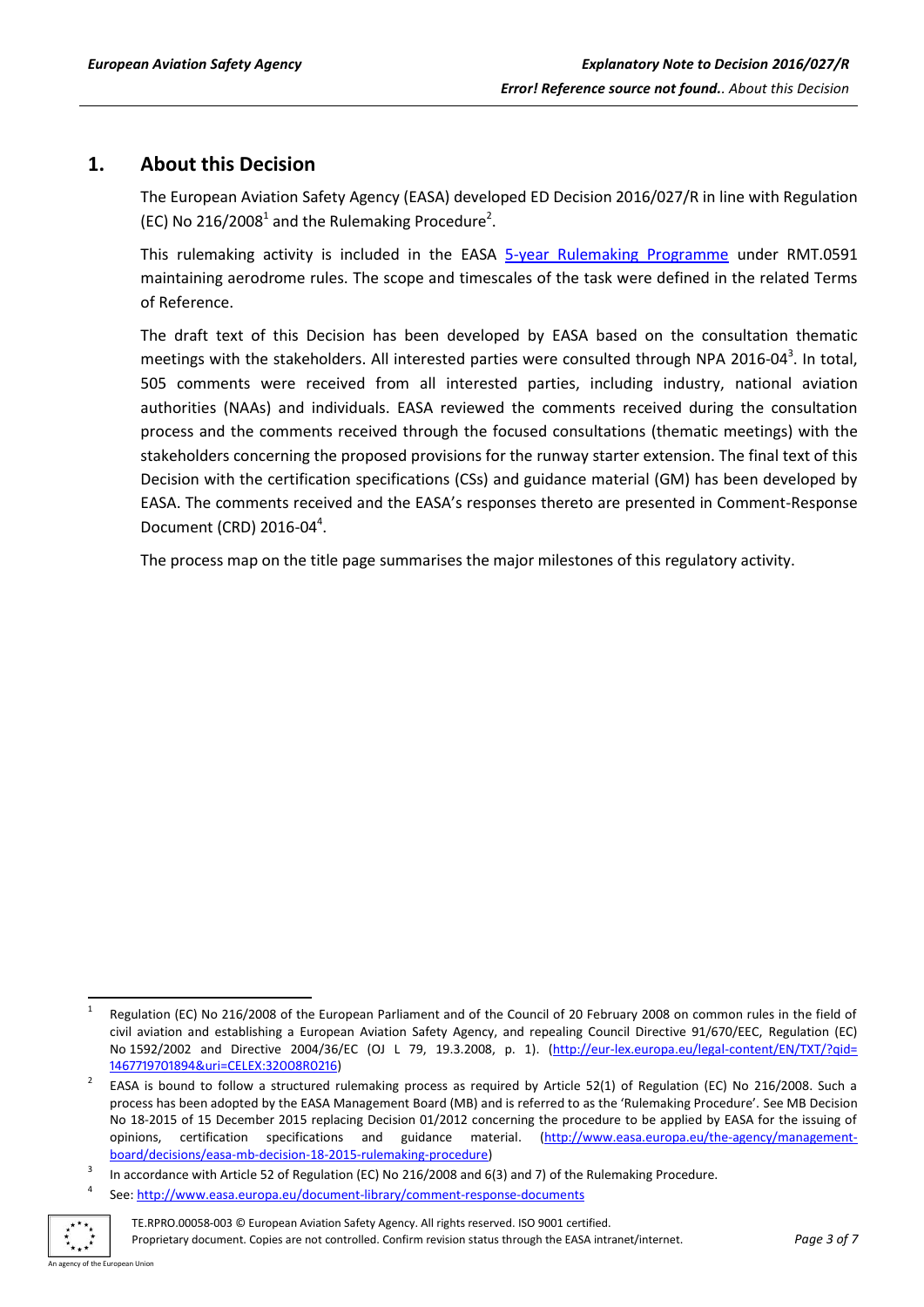## <span id="page-3-0"></span>**2. In summary: Why and what**

## <span id="page-3-1"></span>**2.1. Why we need to change the CS/GM**

This Decision amends CS ADR-DSN in accordance with the respective ICAO standards and recommended practices (SARPs), incorporated in ICAO State Letter AN 4/1.2.24-13/20 which includes Amendment 11-A to ICAO Annex 14, Volume I, Aerodromes. It also addresses some recommendations and comments received from stakeholders, and it encompasses corrections and some administrative changes for better clarity of the text, unification of references, etc.

### <span id="page-3-2"></span>**2.2. What we want to achieve — objectives**

The overall objectives of the EASA system are defined in Article 2 of Regulation (EC) No 216/2008.

The objective of this Decision is to update the certification specifications for aerodromes design (CS-ADR-DSN) in line with the ICAO developments (Amendment 11 A) and other technical improvements, and to maintain a high level of safety of aerodrome design.

## <span id="page-3-3"></span>**2.3. How we want to achieve it — overview of the amendments**

This Decision includes amendments on: definitions, characteristics of surface of runways and of runway turn pads, objects on runway strips, blast pad, runway end safety areas, surface of stopways and of taxiways, enhanced taxiway centre line marking, simple touchdown zone lights, alternate taxiway centre line lights, stop bars, runway guard lights, no-entry bar, etc. This Decision also incorporates reformatting of Chapter 6 of ICAO Annex 14 'Visual aids for denoting obstacles', as well as siting of equipment and installations on operational areas, runway pavement overlays and visual aids, including light emitting diodes (LEDs), colours for aeronautical ground lights, markings, signs and panels, including white colour for LED lights, aeronautical ground light characteristics, including no-entry bar, integrity classifications, as well characteristics of movement area and adjacent areas and runway end safety areas.

### <span id="page-3-4"></span>**2.4. What are the stakeholders' views**

This Decision does not create new requirements for applicants. Some new or updated requirements that are amended are mainly based on the already adopted Amendment 11 A to ICAO Annex 14, Volume I, Aerodromes.

During the preparation of this amendment and because of the possible economic impact, EASA performed focused consultations with its Advisory Bodies, NAAs, and industry via different communication platforms. Although the proposed amendments of ICAO State Letter AN 4/1.2.24- 13/20, Amendment 11-A are not complex and considered as non-controversial, EASA performed thematic meetings on some of the proposed changes with its Advisory bodies, NAAs and industry representatives. The Advisory Bodies, in general, agreed on the proposed changes and gave some advice in order to further improve the requirements. Further to the thematic meetings with the Advisory Bodies, EASA performed two focused consultations with experts from NAAs and industry. These meetings focused on aerodrome physical characteristics, visual aids, and visual aids for denoting obstacles.

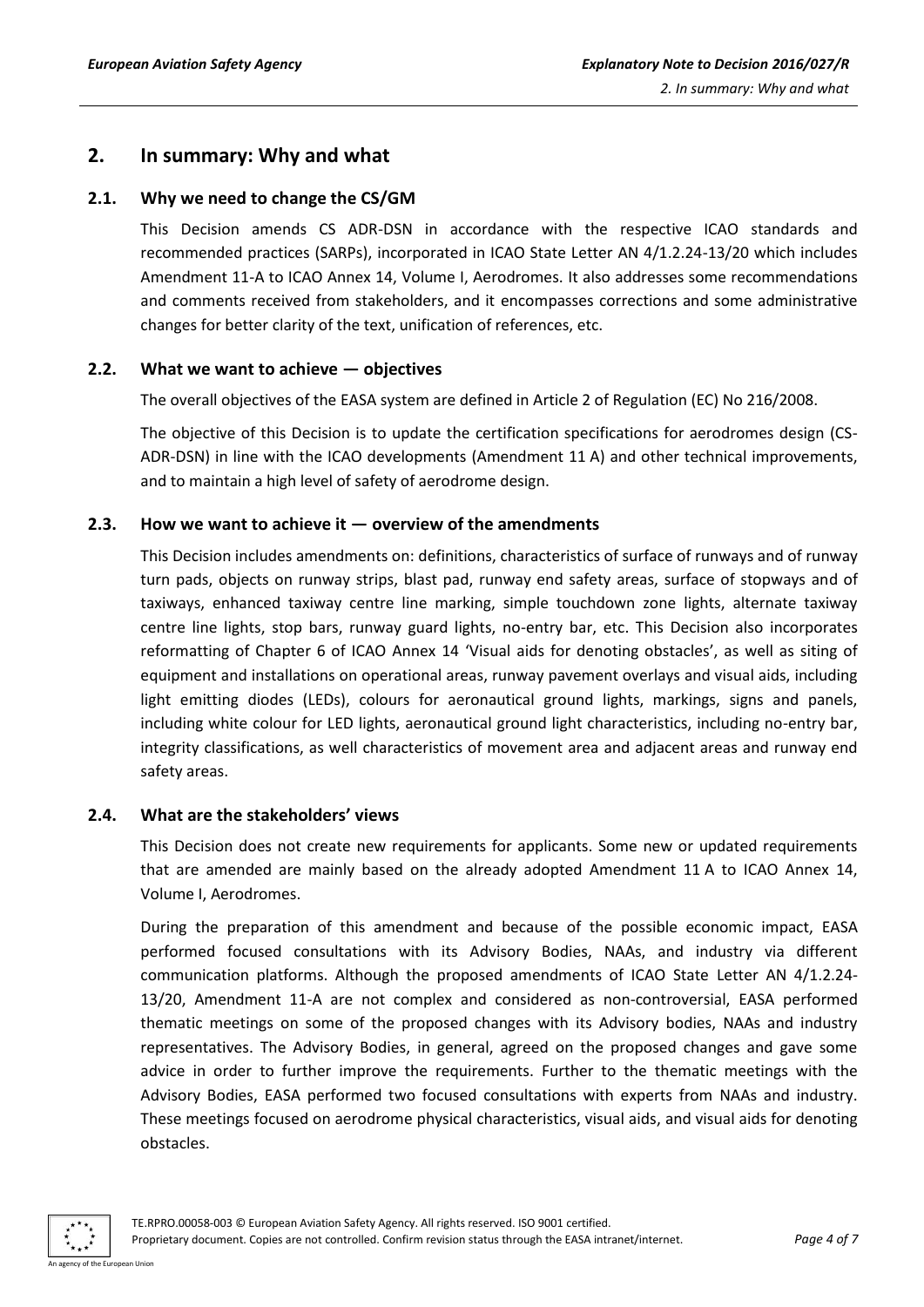Based on the comments received on new provisions for RESA, the wording 'where practicable' has been added to the proposed requirements for the Runway End Safety Area (RESA) for non-instrument runways code 1 or 2 in order to avoid the economic impact on small aerodromes and to reflect the state of the art and current situation among aerodromes.

Amendment 11-B to ICAO Annex 14, Volume I, Aerodromes concerns revised instrument and noninstrument approach runway definitions as a result of new approach classification definitions. EASA decided to remove the proposed amendment of the definitions for instrument runway and noninstrument runway from the current update of aerodrome rules in CS Issue 3. The amended definitions will be included in the CS after the adoption of Annex I 'Definitions' of Regulation (EU) No 139/2014 by the European Commission.

The proposed amendments in NPA 2016-04, included also a new requirements for the runway starter extension which is already in use in some Member States, however, without harmonised requirements at EU level. EASA discussed and agreed with the stakeholders to propose harmonised provisions for the runway starter extension in NPA 2016-04. During the public consultation of the NPA EASA received different comments on the proposed runway starter extension requirements. After the subsequent consultation during the additional thematic meetings, EASA decided to remove the certification specifications for the runway starter extension from the current update of the aerodrome rules (CS Issue 3). EASA will perform focused consultation on the runway starter extension requirements to clarify all concerns and to get the common agreement on the proposed provisions. The provisions for the runway starter extension will be proposed in one of the following NPA as part of the regular updates of the aerodrome rules. The numbering of the Chapter C will remain unchanged.

Some of the comments received were not accepted for this amendment, however, the proposals will be assessed in one of the future NPAs on aerodrome rules.

#### <span id="page-4-0"></span>**2.5. What are the benefits and drawbacks**

The amendments provide better clarity of the text and consistency with international standards, and are of major significance to the aerodrome industry in an economic sense. Additionally, this revision will enable aerodrome operators to further develop their facilities within the existing infrastructure or future aerodrome extensions and to reduce the overall costs of maintaining of existing or building new infrastructures.

#### <span id="page-4-1"></span>**2.6. How do we monitor and evaluate the rules**

The CS-ADR-DSN Issue 3 will be monitored trough the regular meetings with NAAs and the industry. EASA is collecting and evaluating the comments and proposals provided to the 'aerdromes' functional emailbox. The comments and proposals are stored into an inventory list and consulted at the thematic meetings for further amendments to the aerodrome rules. Where necessary, for complex issues, EASA will conduct surveys and/or focused consultation(s) to clarify/discuss the proposals for amendment of the rules.

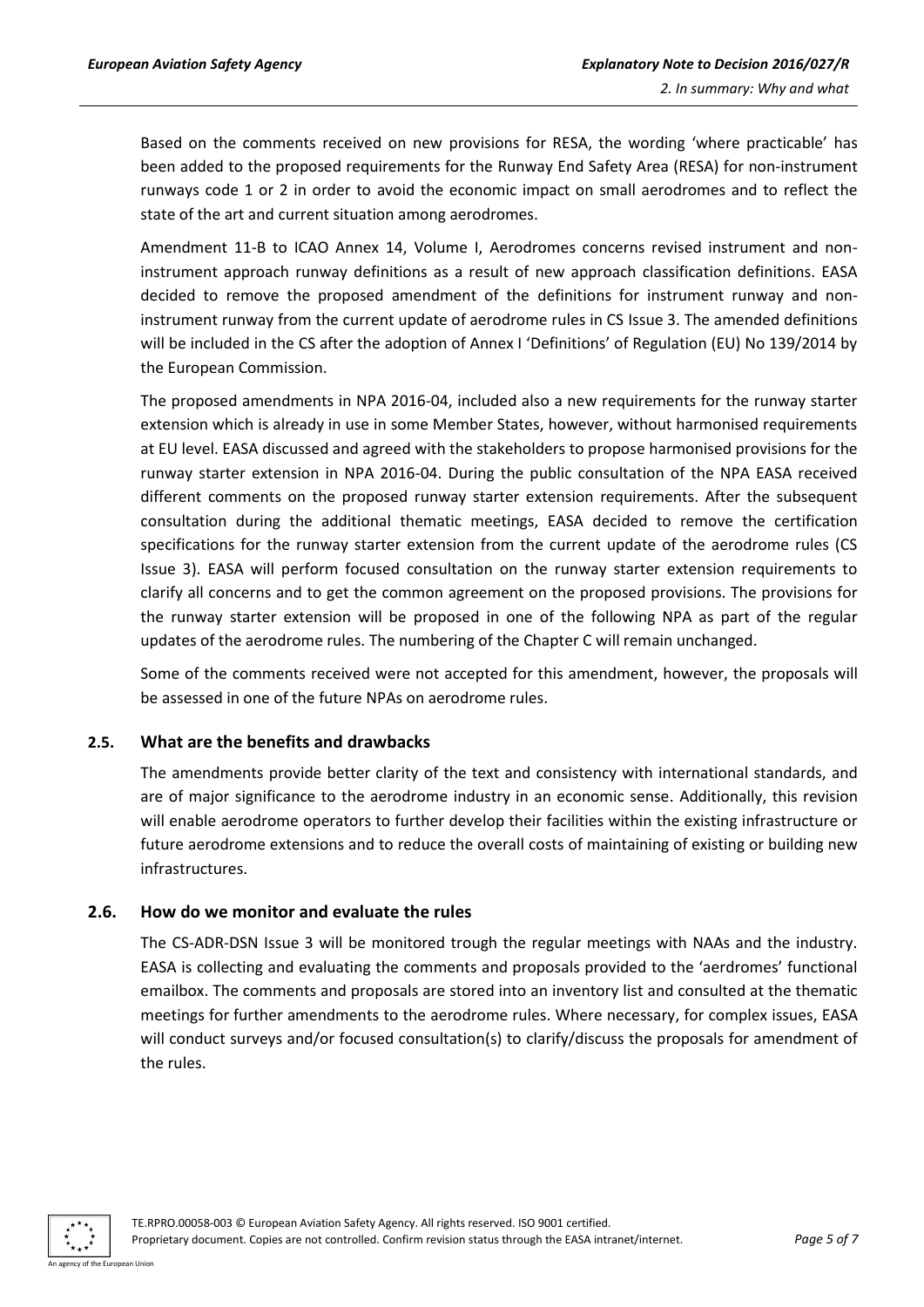## <span id="page-5-0"></span>**3. References**

### <span id="page-5-1"></span>**3.1. Related regulations**

N/A

### <span id="page-5-2"></span>**3.2. Affected decisions**

Executive Director Decision 2014/012/R of 27 February 2014 Certification Specifications and Guidance Material for Aerodrome Design — 'AMC/GM for Aerodromes – Initial Issue'

### <span id="page-5-3"></span>**3.3. Other reference documents**

ICAO Annex 14, Aerodromes, Volume I Aerodrome Design and Operations, Sixth edition, July 2013